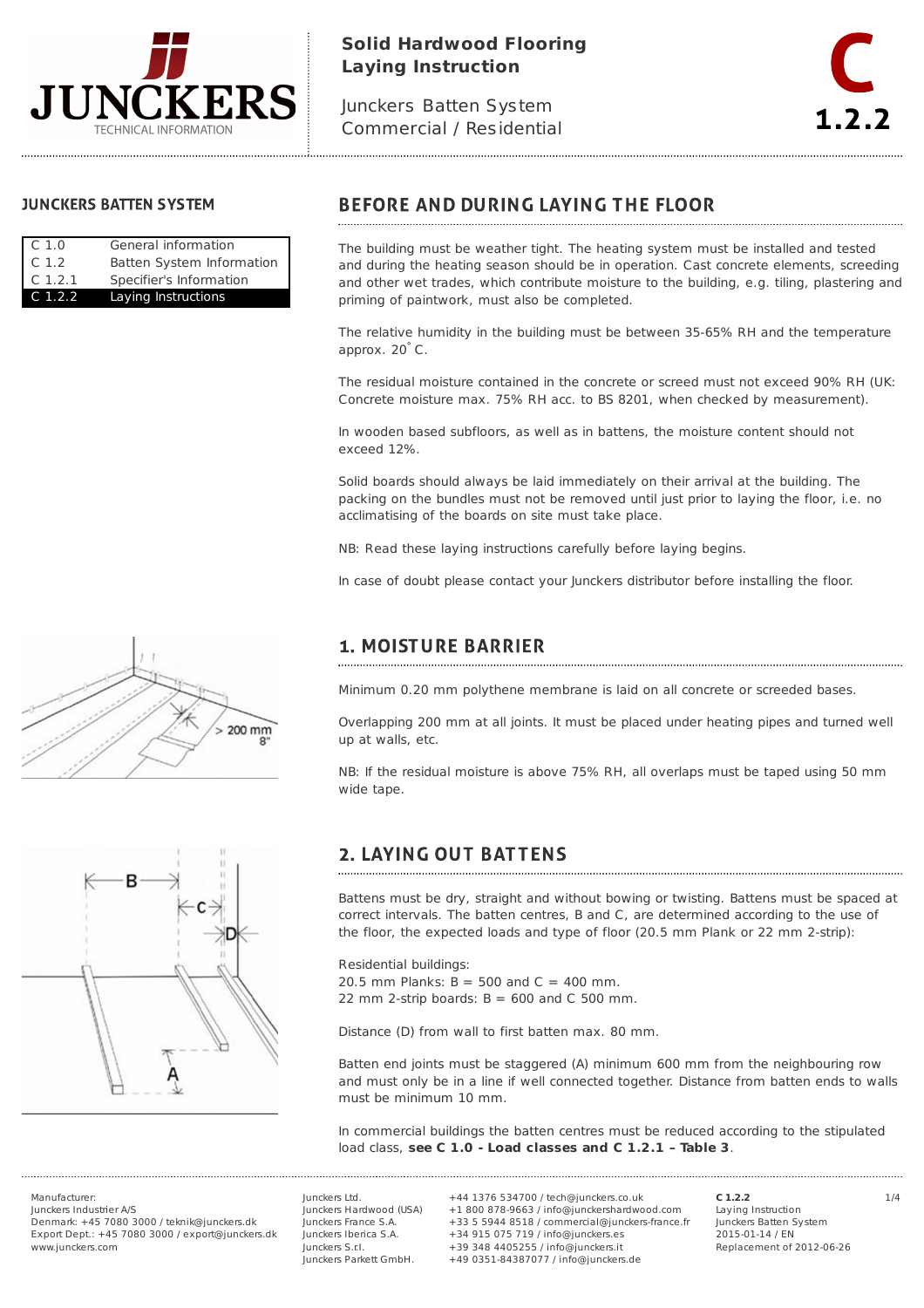







| 4.1<br>mm       | 4.2    |            | 4.3    |        |
|-----------------|--------|------------|--------|--------|
|                 | A (mm) | $B_{(mm)}$ | A (mm) | B(rmn) |
| 56 x 38         | 550    | 450        | 400    | 300    |
| 45x45           | 500    | 400        | 400    | 350    |
| $63 \times 63$  | 1000   | 800        | 800    | 650    |
| $45 \times 70$  | 1000   | 800        | 750    | 650    |
| $50 \times 75$  | 1100   | 900        | 850    | 700    |
| 45 x 95         | 1350   | 1100       | 1050   | 850    |
| $50 \times 100$ | 1450   | 1200       | 1150   | 950    |



## **3. LAYING OUT BATTENS**

If laying through doorways or similar always use at least 3 battens projecting through doorways.

Hot as well as cold water pipes must be insulated with minimum 20 mm insulation or similar.

### **4. LEVELLING OF BATTENS**

Battens are levelled to a flatness tolerance of 2 mm under a 1.5 m straight edge (UK: 3 mm under a 2 m straight edge). Centre distance between packing material according to batten dimensions and the use of the floor (4.1.). Use table 4.2 for residential areas and table 4.3 for commercial areas.

Centre distance (A) is used in middle batten areas and centre distance (B) at batten end joints, saw cuts and at batten ends. Batten end joints must be supported by unbroken packing material.

At walls, etc. the distance (C) from batten ends to the centre of the first packing must be maximum 80 mm.

# **5. PACKING MATERIAL**

Packing material must be dimensionally stable. All packing materials must be securely fixed to the battens.

If a suitable fibreboard material is used for step sound reduction it must be glued under load distributing plywood packing. Nails for fixing of packing material must not reach down into the fibreboard or touch the concrete base.

At notches in battens, additional packing must be used as close as possible to each side of the cut.

Junckers Industrier A/S Denmark: +45 7080 3000 / teknik@junckers.dk Export Dept.: +45 7080 3000 / export@junckers.dk www.junckers.com

Junckers Ltd. Junckers Hardwood (USA) Junckers France S.A. Junckers Iberica S.A. Junckers S.r.I. Junckers Parkett GmbH.

Manufacturer: 2/4 +44 1376 534700 / tech@junckers.co.uk +1 800 878-9663 / info@junckershardwood.com +33 5 5944 8518 / commercial@junckers-france.fr +34 915 075 719 / info@junckers.es +39 348 4405255 / info@junckers.it +49 0351-84387077 / info@junckers.de

**C 1.2.2** Laying Instruction Junckers Batten System 2015-01-14 / EN Replacement of 2012-06-26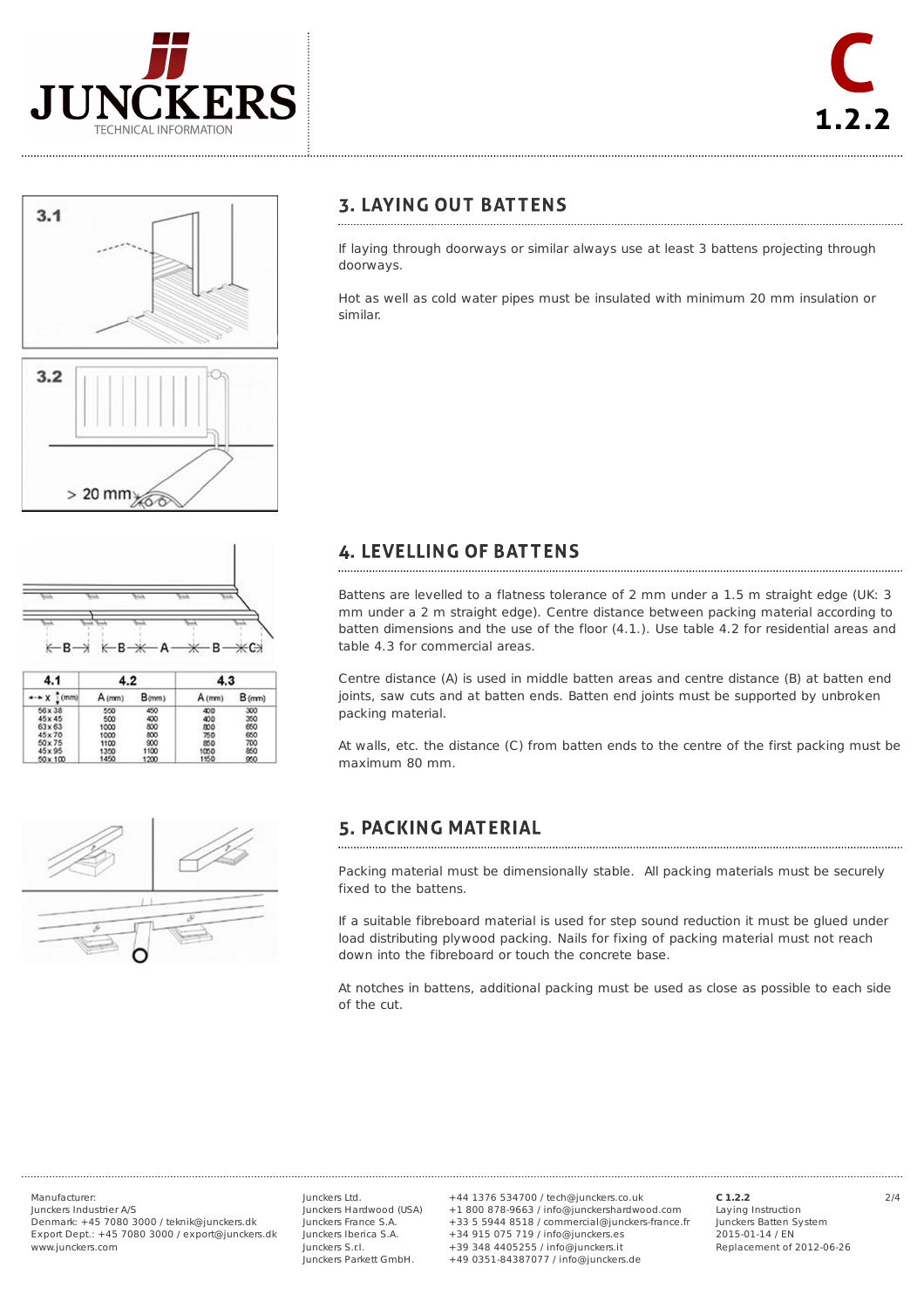





## **6. LAYING OF BOARDS**

Lay the boards in a random joint pattern. Distribute the header joints as far apart as possible. However, the distance between board joints in two successive rows should be at least 250 mm. Stave joints in one row of boards should not be in line with stave joints in a neighbouring row, but must be spread as far as possible (min. 50 mm).

Expansion gaps to walls and fixed installations must be 1.5 mm per running metre of floor width on each side (A), and 1.0 mm per running metre of floor length at each end (B), all with a minimum size of 12 mm (UK: 15 mm).

Board end joints may occur in between battens but no more than for every third board.

Cut the last row of boards to form the correct size of expansion gaps at the wall (A).

For floors over 12 m wide it is recommended to start from the centre using a loose tongue to join the central boards together.

### 7. 10-BOARD RULE

To avoid as far as possible stress, distortion or gaps in the floor due to fluctuations in the climatic conditions in the building the boards must be laid according to the 10-board rule which indicates the width of 10 boards when laid. This must be checked continuously during installation.

This is a measurement across 10 boards and is based on the expected maximum relative humidity of the building when in use. E.g. an expected relative humidity of max. 65% RH will normally require a 10-board measurement of approx. 1293 mm.

For ship's decking with neoprene always use a 10-board measurement of 1298-9 mm which slightly compresses the neoprene strip during installation.

In case of doubt please contact Junckers Technical Service.



## 8. NAILING

The boards are secret nailed at a 45° angle with one nail in each board, into each batten/joist.

Use Junckers J-Nails,  $2.5 \times 65$  mm type-T machine nails or  $2.8 \times 65$  mm wire nails. To ensure that the nail has the necessary shearing strength, it is important to adhere to Junckers' above mentioned requirements for machine nails.

Do not nail any closer than 50 mm from a board- or stave end.

Alternatively, 4.2 x 45 mm screws (UK: 45 x no. 4 screws) can be used after predrilling using a 3.5-4.0 mm drill.

Nailing in full square timber such as  $100 \times 100$  mm must be in the outermost third of the joist, so that wire nails do not make contact with any shrinkage cracks in the middle of the joist.

Junckers Industrier A/S Denmark: +45 7080 3000 / teknik@junckers.dk Export Dept.: +45 7080 3000 / export@junckers.dk www.junckers.com

Junckers Ltd. Junckers Hardwood (USA) Junckers France S.A. Junckers Iberica S.A. Junckers S.r.I. Junckers Parkett GmbH.

Manufacturer: 3/4 +44 1376 534700 / tech@junckers.co.uk +1 800 878-9663 / info@junckershardwood.com +33 5 5944 8518 / commercial@junckers-france.fr +34 915 075 719 / info@junckers.es +39 348 4405255 / info@junckers.it +49 0351-84387077 / info@junckers.de

**C 1.2.2** Laying Instruction Junckers Batten System 2015-01-14 / EN Replacement of 2012-06-26

 $10$ 9. 8 6 5  $\overline{4}$ 3